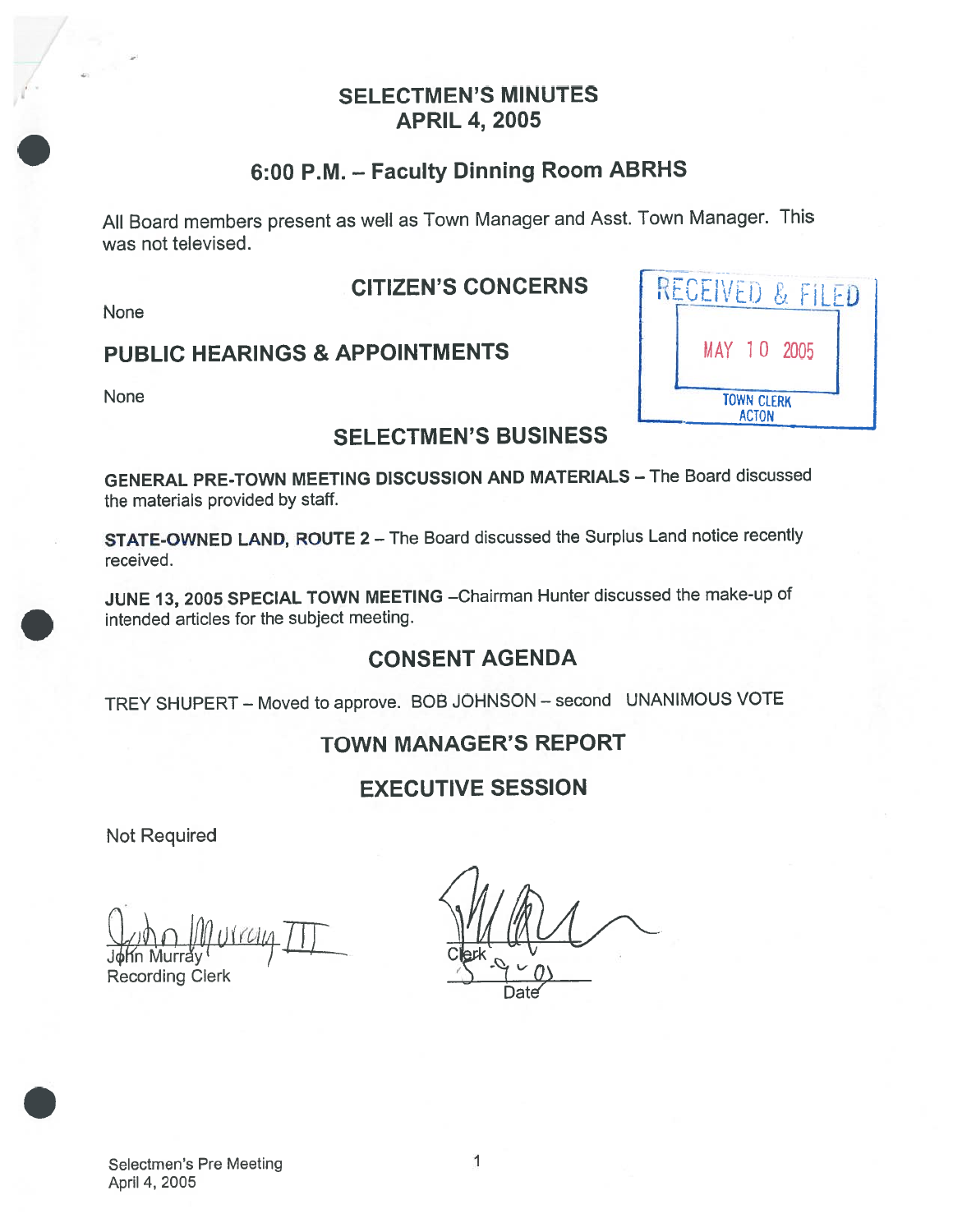April 4, 2001

TO: Board of Selectmen

FROM: F. Dore' Hunter, Chairman

SUBJECT: Selectmen's Report

|  |                                   | MAY 10 2005 |  |
|--|-----------------------------------|-------------|--|
|  | <b>TOWN CLERK</b><br><b>ACTON</b> |             |  |

# AGENDA April 4, 2005 6:00 P.M. — Faculty Dinning Room ABRHS

#### I. CITIZEN'S CONCERNS

### II. PUBLIC HEARINGS & APPOINTMENTS

None

#### III. SELECTMEN'S BUSINESS

#### 1. GENERAL PRE-TOWN MEETING DISCUSSION AND MATERIALS

2. STATE-OWNED LAND, ROUTE <sup>2</sup> — Enclosed <sup>p</sup>lease find materials in the subject regard, for Board consideration.

3. JUNE 13, <sup>2005</sup> SPECIAL TOWN MEETING —Chairman Hunter wishes to discuss the make-up of intended articles for the subject meeting.

#### IV CONSENT AGENDA

4. REQUEST FOR USE OF NEW VIEW FUNDS — Enclosed <sup>p</sup>lease find <sup>a</sup> reques<sup>t</sup> from Acton Community Housing Corporation (ACHC), for Board consideration.

5. ACCEPT DONATION — Enclosed <sup>p</sup>lease find <sup>a</sup> reques<sup>t</sup> from the Recreation Director for acceptance of items for the Recreation Department's Family Fitness Project from Evergreen Martial Arts, LLC. of Concord

<sup>5</sup> One month free tuition for Wah Lum Kung Eu group classes valued at \$80.00 each

<sup>5</sup> One Half Hour private class in T'ai Chi, valued at \$30.00 each

I Free admission certificate valued at \$25.00.

,for Board consideration.

6. ACCEPT DONATION — Enclosed <sup>p</sup>lease find <sup>a</sup> reques<sup>t</sup> from the Recreation Director for acceptance of <sup>a</sup> \$600.00 donation from the Cambridge Savings Bank for use toward the Summer Concert Series at NARA, for Board consideration